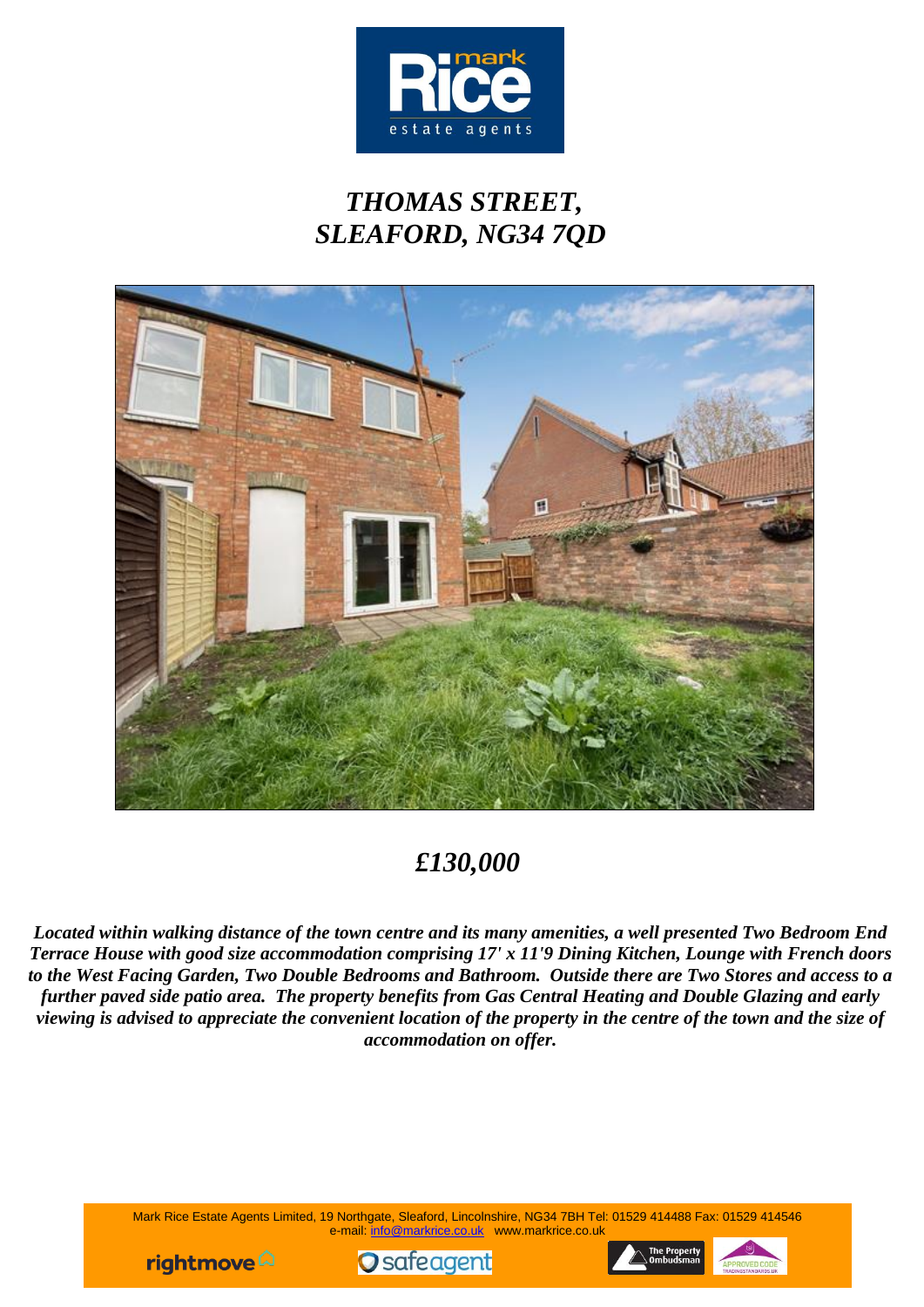#### *Location:*

*Sleaford is an expanding Market Town with amenities to cater for most day to day needs and facilities including excellent primary and secondary schools, swimming pool and leisure centre, vets, library and good road and rail links to surrounding areas, including Grantham with an Intercity rail connection to London Kings Cross.*

#### *Directions:*

*Walking from our office, head back towards Southgate and take the second turning on the right-hand side into Watergate. Follow this road as it enters West Banks and just after the Sainsbury's car park, turn left into the pedestrian walkway and the property is located on the right-hand side as indicated by our 'For Sale' board. The property can also be accessed via the rear of the Sainsbury's car park.* 

*There is no vehicular access to the property itself.*

*A double-glazed entrance door provides access to the:*

### *Dining Kitchen: 5.18m (17'0") x 3.58m (11'9")*

*Having wall and base units, worktop extending to form breakfast bar, tiled splashbacks, 1½ bowl single drainer sink, plumbing for washing machine, tiled floor, cooker hood, space for cooker and under stairs storage cupboard housing the gas boiler.*

*\_\_\_\_\_\_\_\_\_\_\_\_\_\_\_\_\_\_\_\_\_\_*

*Lobby: Having built-in storage cupboard.*

### *Lounge: 4.29m (14'1") x 3.30m (10'10")*

*Having French doors to garden, further entrance door, double radiator and fireplace surround with stove.*

*Stairs from the lobby provide access to the First Floor Landing having loft access.*

*Bedroom 1: 3.58m (11'9") x 3.35m (11'0") Having double radiator.*

*Bedroom 2: 4.24m (13'11") x 2.11m (6'11") Having double radiator.*

#### *Bathroom:*

*Having bath with Victorian style mixer tap and shower attachment, pedestal hand washbasin, low level w.c, tiled splashbacks, double radiator and storage cupboard.*

#### *Outside:*

*A gate provides access to the Enclosed Rear Yard which is covered and provides access to the Brick Store with a gate to the further Store. To the side of the property is a paved patio area with a further gate to the Enclosed Front Garden which is laid to lawn and has pedestrian access to Thomas Street.*



*Dining Kitchen*



*Further Aspect*



 *Lounge*



 *Bedroom 1*



 *Bedroom 2*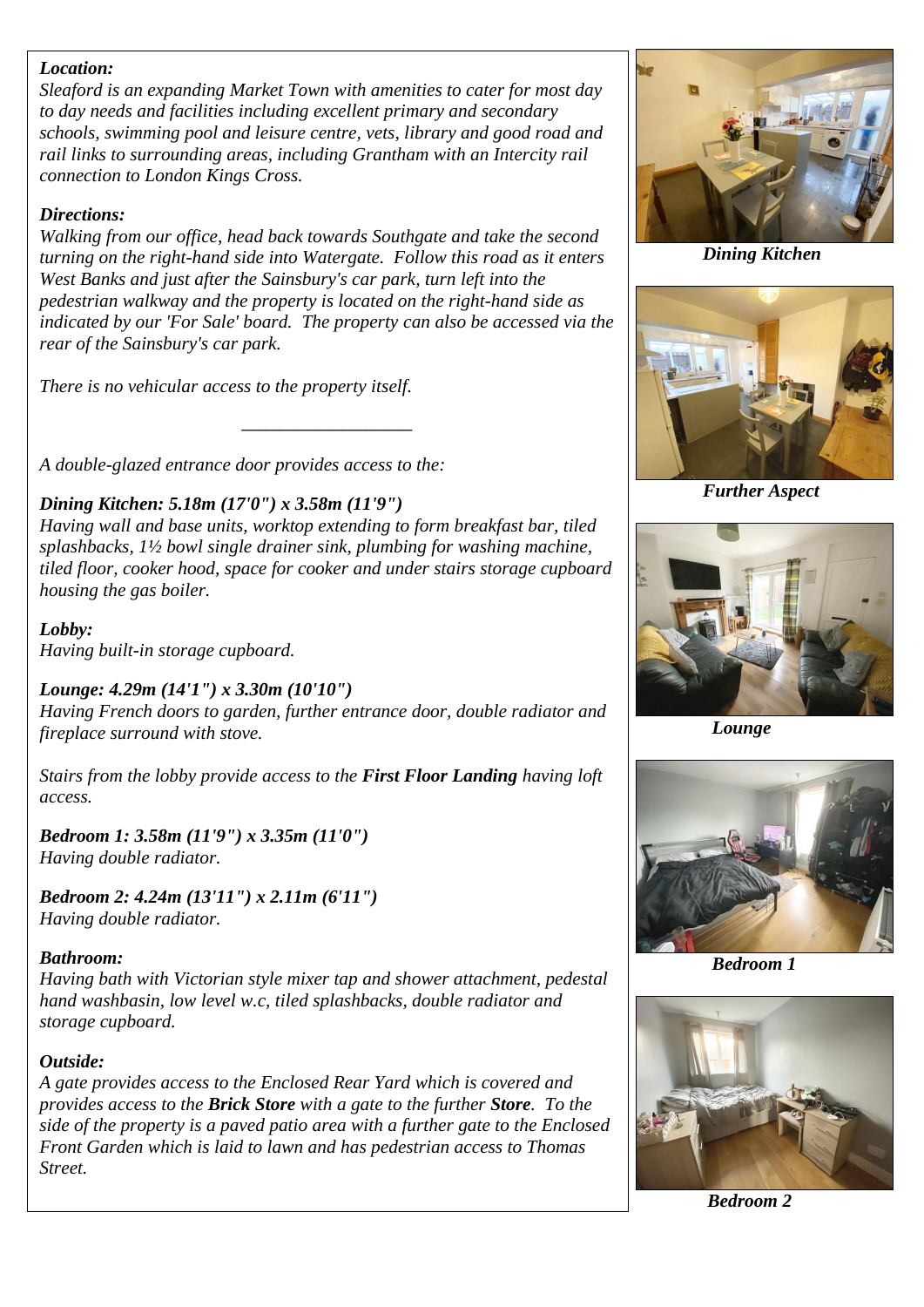



*Agents Note: These particulars are set out for the guidance of proposed purchasers and act as a general guideline and do not constitute part of an offer or contract. Measurements shown are approximate and are to be used as a guide only and should not be relied upon when ordering carpets etc. We have not tested the equipment or central heating system if mentioned in these particulars and prospective purchasers are to satisfy themselves as to their order. All descriptions, references to condition or permissions are given in good faith and are believed to be correct, however, any prospective purchasers should not rely on them as statements or representations of fact and purchasers should satisfy themselves by inspection or otherwise as to the authority to give any warranty or representation whatsoever in respect of this property. No responsibility can be accepted for any expenses incurred by intending purchasers in inspecting properties that have been sold or withdrawn.*



*Bathroom*



*Front Garden*



*Side Patio Area*